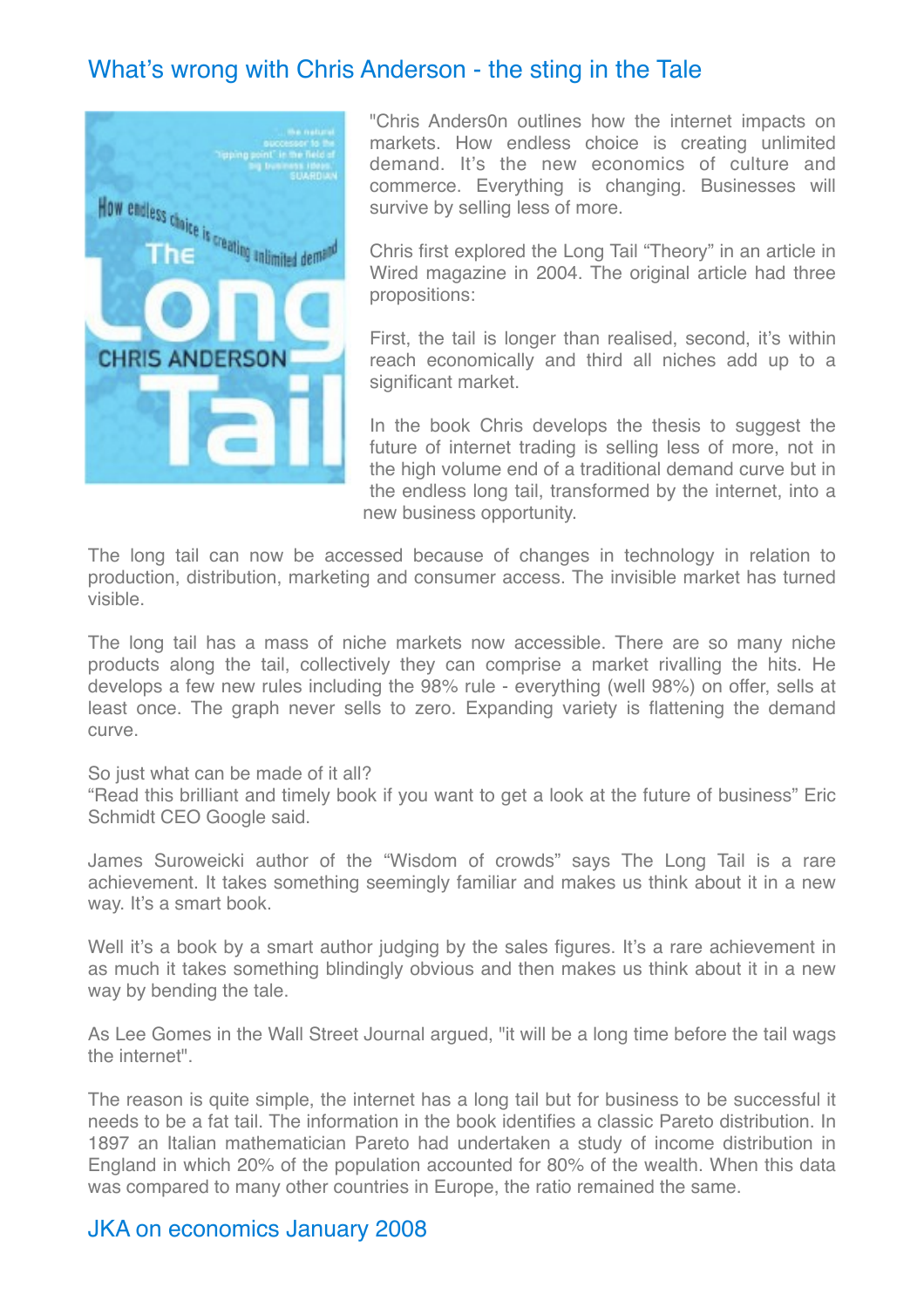# What's wrong with Chris Anderson - the sting in the Tale



What Pareto had discovered, was not just a law of distribution as applied to income distribution, but a law which applied similar to almost any sizeable dataset.

In most statistical analyses Pareto distribution is rarely 80:20 in most analyses it is 70:30. 90:50 ratios, where 90% of the activity is accounted for by 50% of the parameter analysed, are almost ubiquitous.

The 70: 30 ratio is identifiable in many facets of internet activity. The data included in the Long Tail Book supports the proposition. Rhapsody data (p19) in the book supports Pareto and power law distribution as does data from Amazon, iTunes and Excite (p211).

Google information (p214) supports a classic Pareto long tail phenomenon. Andersen talks of Amazon.com and the proportion of book sales from outside the top

100,000, "it could be 40% according independent research but is more like 25%" according to Andersen.

Both can be right. The original research was undertaken in 1991<sup>\*</sup>. The original research methodology is correct and the data conclusions statistically robust. In 1991, the top 100,000 titles represented just under 5% of the total 2.3m titles list at Amazon perfectly in line with a Pareto distribution.

By 1994, when The Long Tail was first wagged, the Amazon titles list had grown to over 3.5 million. 100,000 was less than 3% of total titles and would statistically account for around 25% of the sales, still conforming to a normal Pareto distribution.

This is not evidence of the tail flattening as Anderson suggests.

The internet phenomenon provides fantastic data sets for empirical analysis which in so many areas confirms a Pareto pattern. According to Huberman (2001) Patterns on the web follow a universal and lawful behaviour in terms of distribution and performance. (P3) "Pareto" patterns appear and identify a power law distribution". and "Power law distribution is skewed and has a long tail." (P27)

He analyses several activities :

Distribution of pages per site follows a pareto style distribution

Distribution of links per site follows a pareto style distribution.

Number of clicks per session follows a pareto style distribution.

Distribution of visitors per site follows a universal power law. Pareto is omnipresent.

On other sites on the web the same phenomena is observed. The Askjeeeves blog posts data confirming 70% of the search revenue is made from just 30% of the searches.

So what can we make of it all?